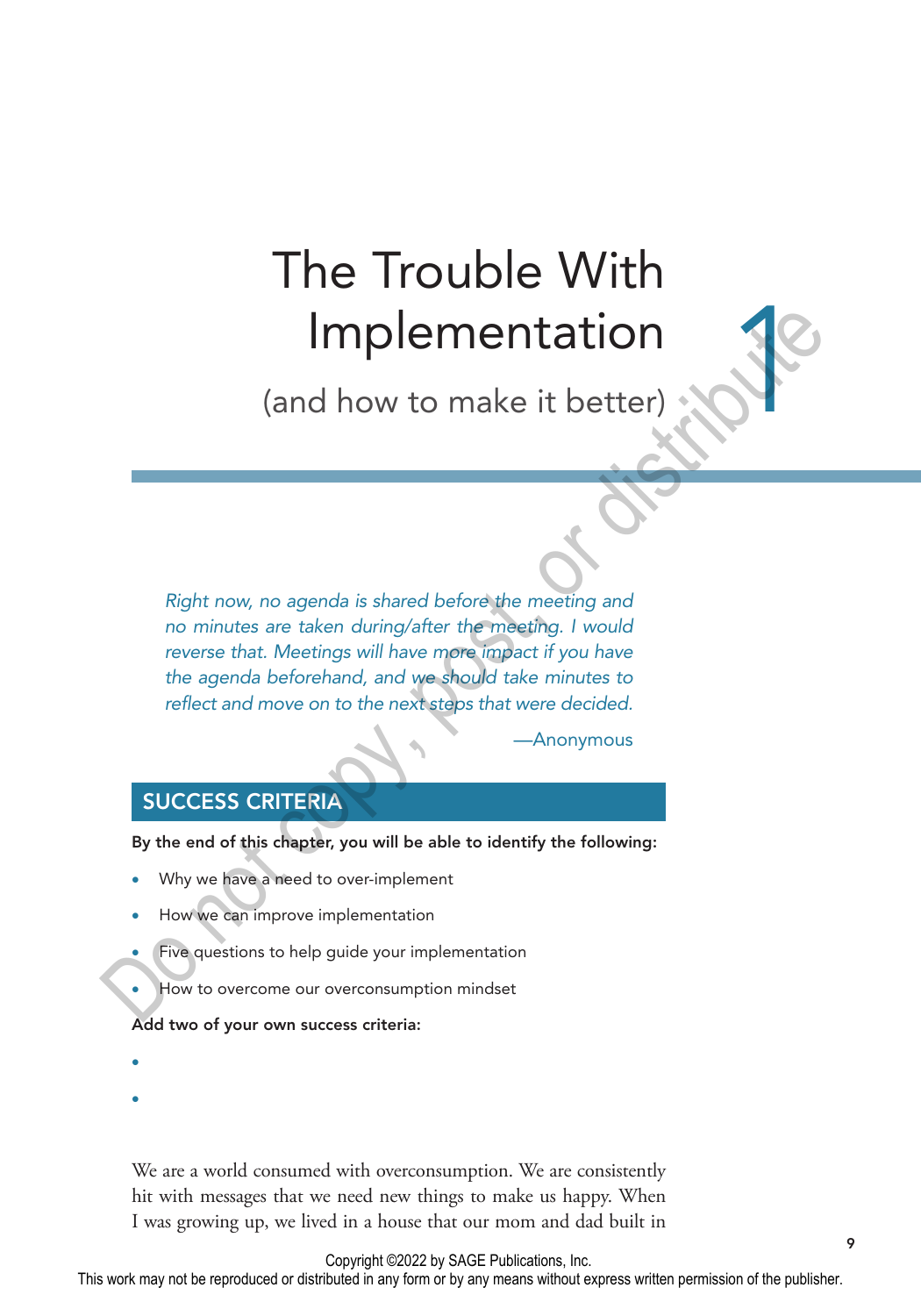1959. Over the twenty years we lived in that house, which we recently sold after my mom passed, we had one green rotary phone hanging on the wall. Nowadays, the message is that we need to upgrade our phones every single year. We sit back and watch as others entertain us.

To some it is called progress, but to others it is called overconsumption. We passively consume curriculum, content, technology tools, and words at meetings as if we are playing the supporting role in our own lives. What makes it worse is that we consume because we have the fear of missing out (FOMO), so we begin to rally our troops in the war of overconsumption. This combination of FOMO and our need to consume new things contributes to why we over-implement and leads to the anxiety and exhaustion we feel.

What we all need is time to focus and cut down on the noise. We need time to breathe and engage in conversations that focus on deeper impact. We need time to feel inspired, time when we can curate new ideas and look for teachable moments, but we won't get that time back until we begin taking some things off our plates.



# CASE IN POINT

### The "More Is More" Philosophy

In my work, I coach school leaders and teams, facilitate workshops, and provide keynotes, both nationally and internationally. When I first began doing this work, I had lots of content that I felt I needed to cover. I had the "more is more" philosophy. For a full-day workshop I had at least a hundred slides. At the end of the day, my voice was raw from talking so much. But it took a road trip with colleagues to bring this into sharp relief. ancelear is in weare paying unsuppering to emotion womines. what is make it wore is that we consume because we have the fear of missing out (FOMO), so we begin to rally our troops in the war of oversigned thing contributes

A few years ago, I began working in partnership with the University of Oklahoma with several colleagues, facilitating sessions that included principals and assistant principals.

My colleagues and I would drive one hour and fifteen minutes to the venue, and during the car ride we would talk about the content for the day, even though we had already had a video call about it. At the venue, we would meet with the four coaches responsible for coaching participants within the group, and then I would meet with participants to facilitate the learning. At the end of the six-and-a-half-hour session, my colleagues and I would meet with the coaches for one hour to go over the pluses and deltas for the day. Then we would get in the car for

Copyright ©2022 by SAGE Publications, Inc.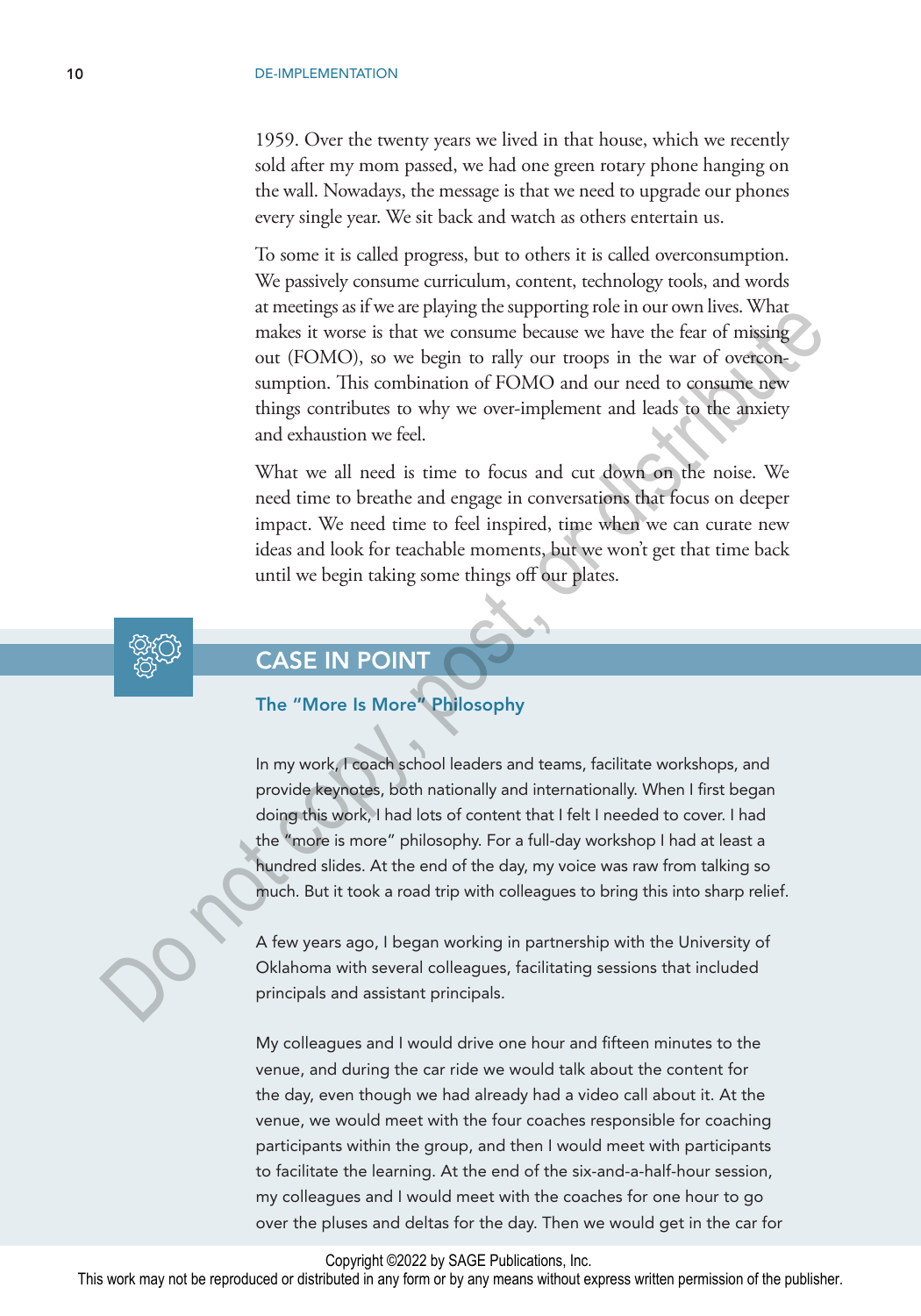our hour-and-fifteen-minute drive back to the hotel, during which one of us read all the feedback out loud in detail. That was more than five hours of meeting for one session, which began to feel . . . excessive. However, during one of these car meetings, an important nugget of truth came out about how much *doing* I was doing during my sessions.

As we were driving back to the hotel, one of my colleagues asked me if I knew the ratio of my talking versus participants' talking. I said it was split evenly. I was wrong. I would speak for thirty minutes and give participants ten minutes to speak. I was consistently more concerned about covering content. I was hitting participants with everything, including the kitchen sink, because I felt that the more I gave them, the more they would see me as a credible source. This lined up with the written feedback I was getting from participants. While the audience noted that the information was great and I knew my stuff, some people wrote that they needed time to process. I thought they meant they needed to process it after they left, but what they really needed was for me to slow down so they could think during the session. As we were driving back to the hotel, one of my colleagues asked metally in Section is if it liknew the ratio of my talking versus participants talking. I said it was split evenly. I was worng. I would speak for thirty mi

Upon reflection, our team worked to streamline our meeting time, and I changed the way I ran workshops. I still have the same time allotted as I did, but now I develop success criteria with the audience, talk for ten to fifteen minutes, and give them ten to fifteen minutes to process. And I took out a bunch of slides that did not matter. The result was more time for creative thinking and workshops that produced deeper conversations than ever before.

What are your thoughts on overconsumption in your personal life?

Do you have concerns about overconsumption within your school?

For those of you who are district leaders, how has overconsumption impacted you?

# Educational Trends Over the Past Thirty Years

In the following chart, you will find a list of popular educational trends over the past thirty years or so. These educational trends are not just from the United States, because they have been found in and have impacted other countries as well. Take a moment to read through the list, and even add to it. This list has been broken up into the broad categories of districtwide/schoolwide, classroom, and leadership practices. Copyright ©2022 by SAGE Publications, Inc.

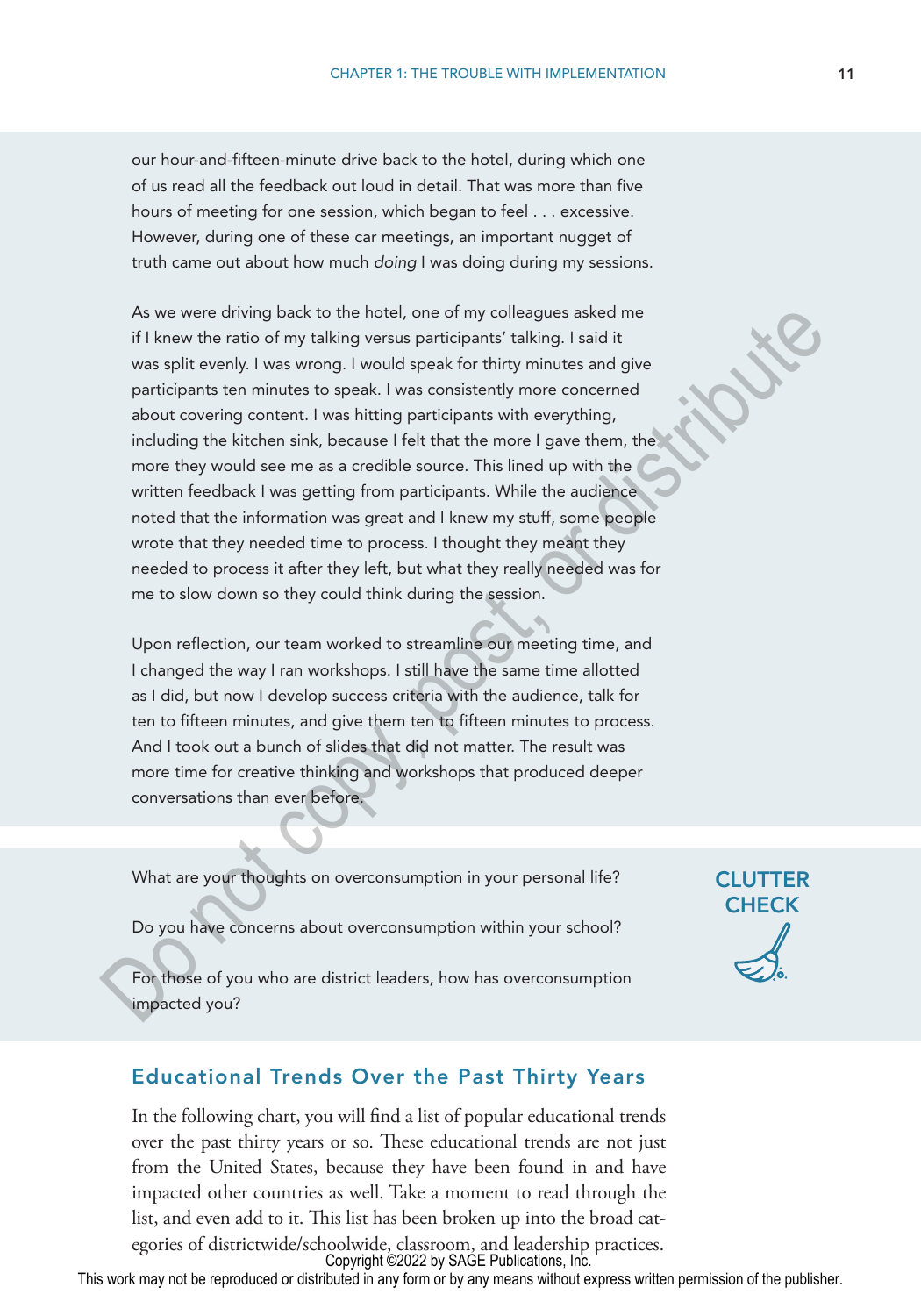| <b>DISTRICTWIDE/</b><br><b>SCHOOLWIDE</b><br><b>INITIATIVES AND</b><br><b>PROGRAMS</b>  | <b>CLASSROOM</b><br><b>PRACTICES AND</b><br><b>STRATEGIES</b>             | <b>LEADERSHIP PRACTICES</b><br><b>AND STRATEGIES</b>                |
|-----------------------------------------------------------------------------------------|---------------------------------------------------------------------------|---------------------------------------------------------------------|
| Open classrooms                                                                         | Fixed grouping/flexible<br>grouping                                       | No Child Left Behind                                                |
| Standards-based bulletin<br>boards                                                      | Lectures/student talk                                                     | <b>Building management</b>                                          |
| D.A.R.E.                                                                                | Turn and talk                                                             | Professional learning<br>communities (PLCs)                         |
| Portfolios                                                                              | Jigsaw                                                                    | Evaluations (Danielson, Focused<br><b>Teacher Evaluation Model)</b> |
| Project-based learning                                                                  | DEAR time                                                                 | Walkthroughs                                                        |
| Whole word versus phonics                                                               | Popcorn reading                                                           | Staff meetings                                                      |
| Packaged programs<br>(Houghton-Mifflin,<br>Scholastic, Readers and<br>Writers Workshop) | Extrinsic behavior incentive<br>charts (red, yellow, green;<br>ClassDojo) | Schoolwide professional<br>development                              |
| Running records                                                                         | Sound walls                                                               | One-on-ones                                                         |
| Multiple intelligences                                                                  | Flexible seating                                                          | Japanese lesson study                                               |
| Bloom's taxonomy                                                                        | Journaling                                                                | Differentiated supervision                                          |
| Social-emotional learning                                                               | Understanding by Design                                                   | Snapshot feedback                                                   |
| Trauma-informed<br>instruction                                                          | Small-group instruction                                                   | Instructional leadership                                            |
| Leveled texts                                                                           | Conferencing                                                              | Distributive leadership                                             |
| Site-based professional<br>development                                                  | Decodable texts                                                           | Site-based decision models                                          |
| Social justice curriculum                                                               | Independent reading                                                       | Advanced certification                                              |
| I-Ready                                                                                 | PowerPoint lessons                                                        | Various leadership standards                                        |
| <b>MAP</b> assessments                                                                  | Reading skills/strategies                                                 | Well-being leadership                                               |
| Smartboards                                                                             | <b>Building knowledge</b>                                                 | Look-fors                                                           |
| <b>Blended learning</b>                                                                 | Correcting student work/<br>not correcting student work                   | Transparent/publicly shared<br>data                                 |
| Personalized learning                                                                   | Daily homework/no<br>homework                                             | Instructional rounds                                                |
| Math Talk                                                                               | Exit slips                                                                | Transformational leadership                                         |
| <b>Common Core</b>                                                                      | Cold-calling                                                              | Community schools                                                   |
| High-stakes testing                                                                     | Whole-class novels/<br>individual texts                                   | Collective leadership                                               |
| Singapore math                                                                          | Direct/constructivist<br>instruction                                      | Leading for equity                                                  |
| Inquiry-based science                                                                   | Socratic methods                                                          | Leading like a coach                                                |

Copyright ©2022 by SAGE Publications, Inc.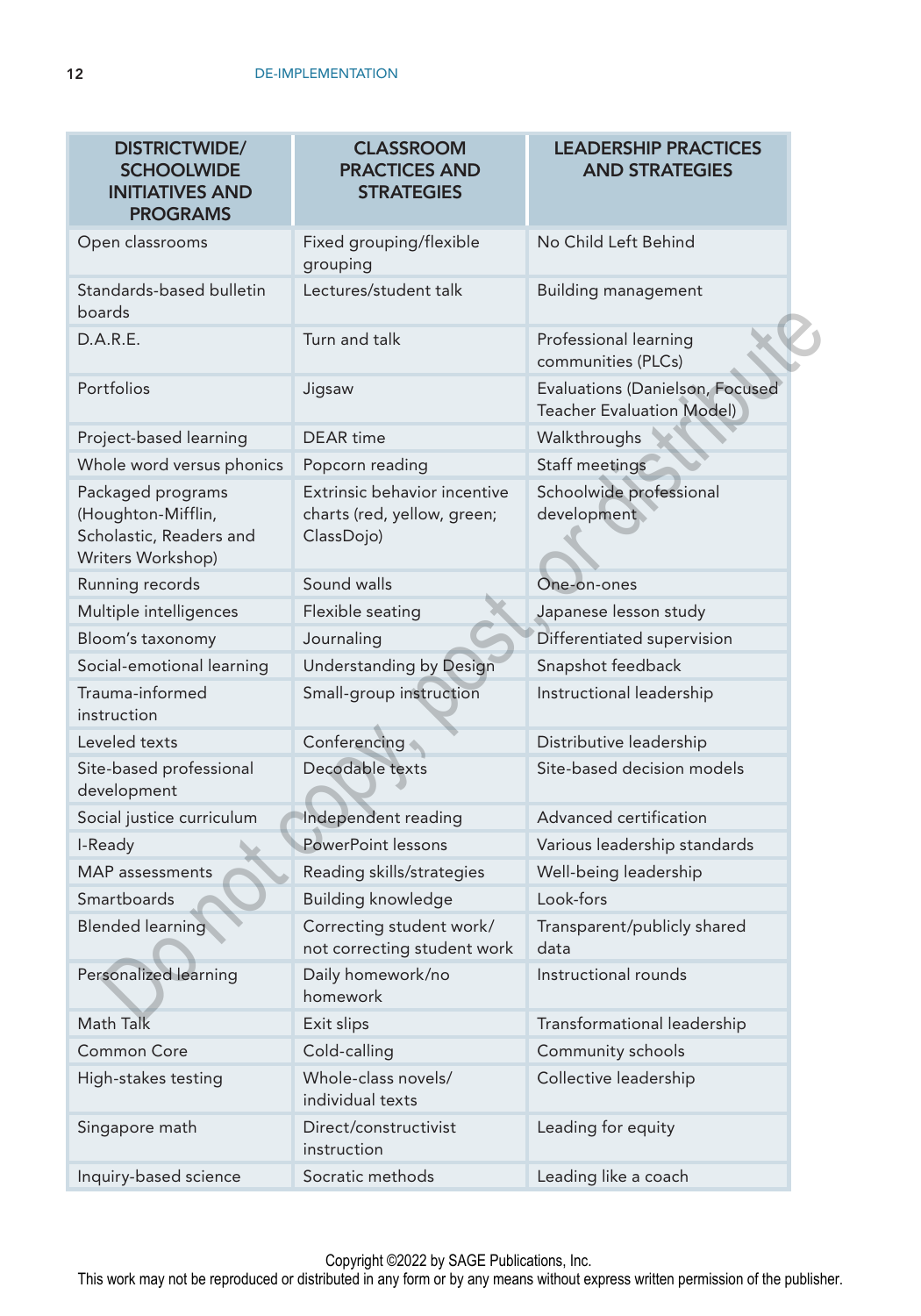The point here is not to evaluate the merit of each; hopefully, by the end of this book you will do that work yourself. It is to show that quite a lot has been created and implemented—with varying degrees of research support. Notice that often, concurrent trends were diametrically opposed to each other. Furthermore, some of these ideas, particularly those in the left column, can take a lot of time to implement effectively, often years.

The question becomes, how does a school district or individual school know where to devote its resources? For example, if you are a new leader and your data tells you that 65 percent of your student population is reading below grade level, this may not be the year to introduce project-based learning (that is, if the research shows it is a worthwhile endeavor; again, no judgment at this point). But for so many leaders there is this well-intentioned desire to give their children what they think is best for them all at once. One goal of this text is to help us all decelerate and reflect so we are making wise and informed choices. It is also to give educators the permission to say no to ideas that do not support their goals. More can be more, but often more is simply too much. In the upsation occounts, now to as a stato and state of manivula statoom<br>
In the upsate and your data relay by that is in sources? For example, if you are a new<br>
leader and your data relay by and level, this may not be th

The list above is just a fraction of the trends we have seen in education around the world. On a separate sheet of paper, brainstorm different initiatives your school has started over the past few years. After you write your list, circle the ones that are still left. What does this have to do with de-implementation? Imagine all the time you or your team spent on initiatives that didn't last. If you didn't engage in them in the first place, think of the time you would get back.

# Five Reasons We Over-Implement

This chapter will share a plan for improving implementation, but first I thought it worthwhile to share some of the reasons we educators tend to over-implement. It is important to think about these causes because knowing them can help us identify them when they are happening. This awareness can help us all pump the breaks or interrupt patterns that feed educational hoarding.

#### 1) Thin Content in Nice Packaging

Many of the programs we chase after claim to be evidence-based when they are not. Take, for instance, the assertion that many products make about being tied to brain science. In fact, when it comes to programs that claim to be brain-based, Craig et al. (2021) recently wrote,

**CLUTTER CHECK**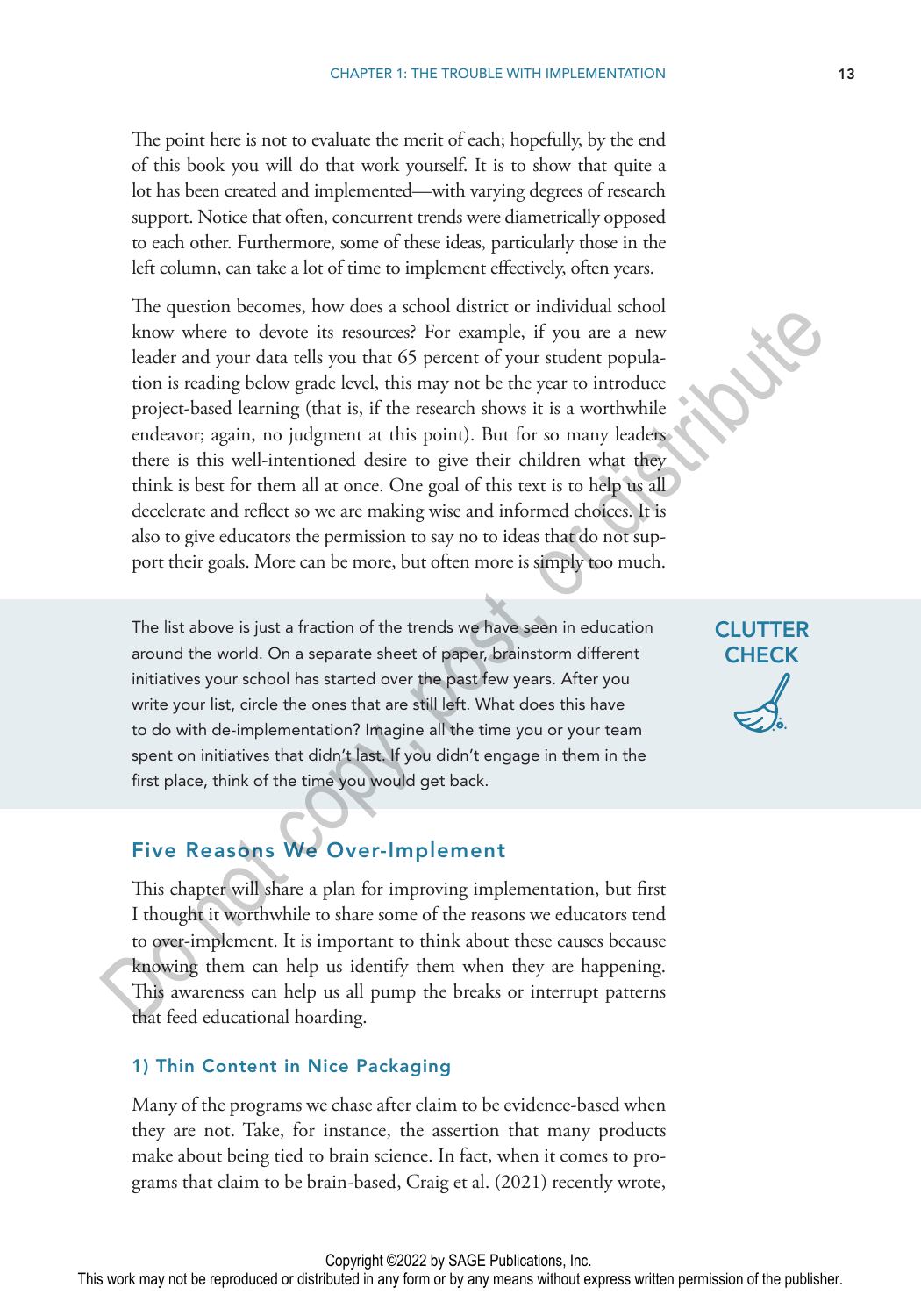"Brain images significantly impact lay readers' belief in the veracity of the findings; McCabe and Castel (2008) found that individuals incorrectly rated findings as scientifically meritorious when brain images were included than when only text was provided" (p. 128). So basically, organizations would place an image of a brain to promote it being brain-based when it really wasn't, and educators were more likely to choose the program not tied to brain research just because of the image.

Research also shows that teachers, district leaders, and building leaders do not always vet what they use in their classrooms, districts, or school buildings. Craig et al. (2021) go on to write,

Pinterest is one vehicle that teachers commonly use to quickly and easily find and curate curriculum, lesson plans, and other educational ideas. Teachers report that Pinterest is among the top five websites they use for professional development, and education-related pins are the second most highly searched type of pin (Schroeder et al., 2019), with 87% of elementary teachers and 62% of secondary teachers reporting that they use Pinterest for math resources (Hu et al., 2018). (p. 129) The streamental polynomial of the times.<br>
The streament of the timeses of the timeses of the timeses of the timeses of the timeses of the times of the times of the streament dividing Equipment do not always vert what they

This does not mean teachers and leaders should stop using Pinterest. What it does mean is that teachers need to assess more of the ideas they like on Pinterest by finding a piece of valid research that supports the use of the strategy.

This has another side to it as well. I have found that district leaders, building leaders, and teachers get caught up in *who* is offering the nice packaging. What I mean here is that speakers who give keynotes and facilitate workshops come out with new material, and some educators blindly follow one speaker because they always like what that speaker has to offer. Like buying a favorite rock band's new album, educators want to pick it up and use it without even taking time to question whether they need it.

Yes, I understand the irony of writing that as an author and speaker. Educators come to my workshops, and I always appreciate that they want to connect and learn, because I often learn from them as well. However, over the past couple of years, I have been intentional in asking audiences whether what I am offering is what they need. Don't do it because I am offering practices grounded in research; do it because what I am offering is what your school or district needs. We all have a responsibility in overconsumption.

Copyright ©2022 by SAGE Publications, Inc.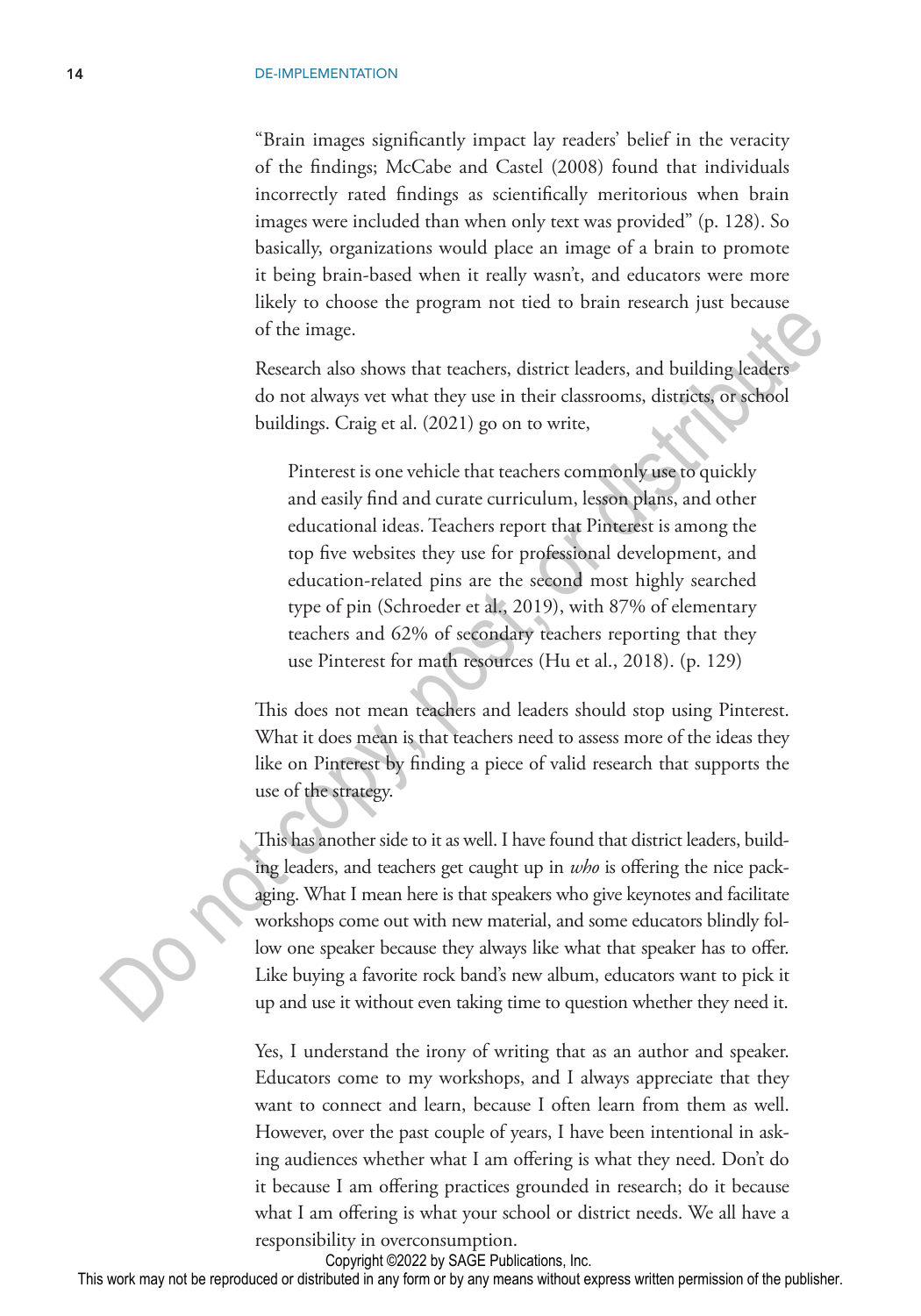### 2) Emotions Over Evidence

Educators are human, and humans get attached to things. It is very hard to part with things we like, even when we find out they're ineffective or harmful. Below are four examples of common areas where educators' practices and the research are misaligned.

#### Zero Tolerance Policies

School districts are beginning to change their stance on zero tolerance policies and adopt more equitable discipline policies, but not everyone within a school agrees with that change. There are staff within schools, and proponents outside of schools, who strongly want to see all students disciplined and believe that zero tolerance policies are the best way to do that. However, the American Psychological Association Zero Tolerance Task Force (2008) writes,

An extensive review of the literature found that, despite a 20-year history of implementation, there are surprisingly few data that could directly test the assumptions of a zero tolerance approach to school discipline, and the data that are available tend to contradict those assumptions. Moreover, zero tolerance policies may negatively affect the relationship of education with juvenile justice and appear to conflict to some degree with current best knowledge concerning adolescent development. (p. 1)

#### MSV (the Three-Cueing System)

A few months ago, I was doing a series of webinars for the Universal Early Literacy Program, which is a part of the NYC Department of Education. During one of the webinars, we focused on de-implementation, and I asked participants what they would de-implement. Many responded on the topic of using meaning, syntax, and visual prompts to support students while doing running records in a K–2 setting. The coaches accurately stated that the science of reading does not support using these cues; "encouraging kids to check the picture when they come to a tricky word, or to hypothesize what word would work in the sentence, can take their focus away from the word itself—lowering the chances that they'll use their understanding of letter sounds to read through the word part-by-part, and be able to recognize it more quickly the next time they see it" (Schwartz, 2020). **Exero ionerance Poites**<br>
School districts are beginning to change their stance on zero tolerance<br>
School distribute a beginning to change their stance on zero tolerance<br>
policies and adopt more equitable discipline polic

I asked what they would replace running records that focused on miscues with, and we got into a deep discussion on phonemic awareness activities that would be more impactful. However, a few people spoke Copyright ©2022 by SAGE Publications, Inc.

"It is very hard to part with things we like, even when we find out they're ineffective or harmful."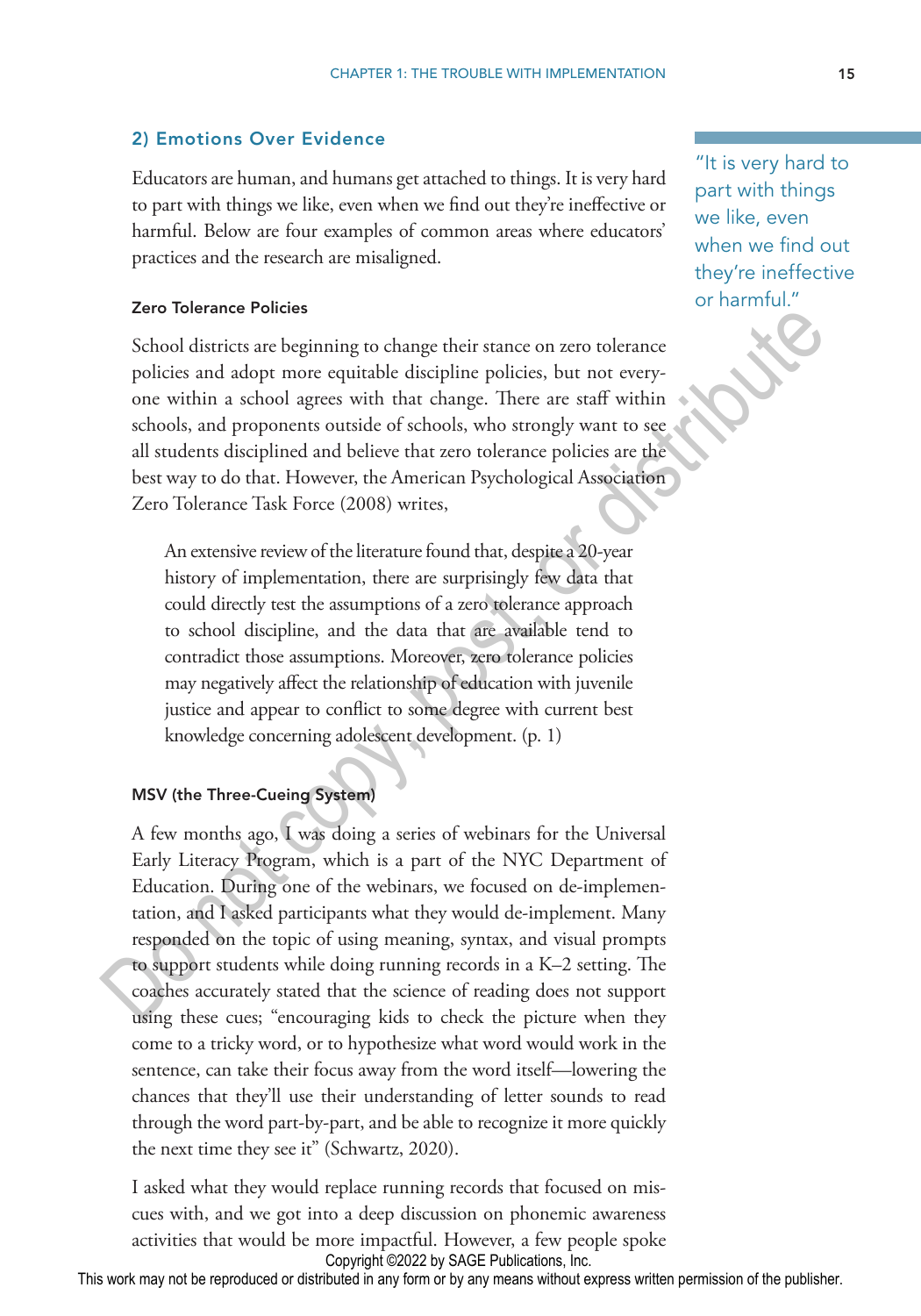up and said, "But we really believe in this method!" The sense of loss was palpable, and at that moment evidence wasn't enough.

#### **Butterflies**

Let's take a quick look at the example of butterflies. Yes, butterflies. For years when I was a principal, our staff had a conversation about what we could stop doing in our classes as part of a great school alignment of curriculum. Butterflies were taught in three different years, with essentially the same content, but no one wanted to stop focusing on butterflies, because they liked doing it.

#### Professional Learning Communities

Here is one more example, but this one works a bit in the reverse. Data shows that professional learning communities (PLCs) are effective, and wildly popular with leaders; so on that score, implementing them makes sense. However, citing a Boston Consulting Group Study (2014), Hargreaves and O'Connor (2018) write,

Professional learning communities (PLCs) were one of the most disliked forms of professional development among surveyed teachers, even though providers and administrators were highly supportive of the approach. . . . A given PLC model may seem to offer a promising blueprint for collective inquiry and shared decision making. But if teachers see it as (just another) reform imposed on them from above, then they'll likely experience it as such. The protocols and terminology may be new, but they'll grumble about being forced, yet again, to go through the motions of meeting with each other, agreeing on group norms, defining shared goals, and so on. (p. 21) we count stop doing in our classes as part or a great scnool angument of<br>verticulum. Butterflies were taught in three different years, with essentially the same content, but no one wanted to stop focusing on burear<br>flies,

The issue here is about how PLCs are being implemented. Based on this research, teachers view this as something being done to them, which is rarely an effective strategy. If PLCs are to be effective, then teacher voice is a must.

#### 3) Time Mismanagement

Time is the next challenge to proper implementation. This section will focus on meetings, which are an international phenomenon, because again and again, meetings of all types are the offender in time mismanagement. The reasons for this often boil down to redundancy, imbalance of topics, and the erosion of focus.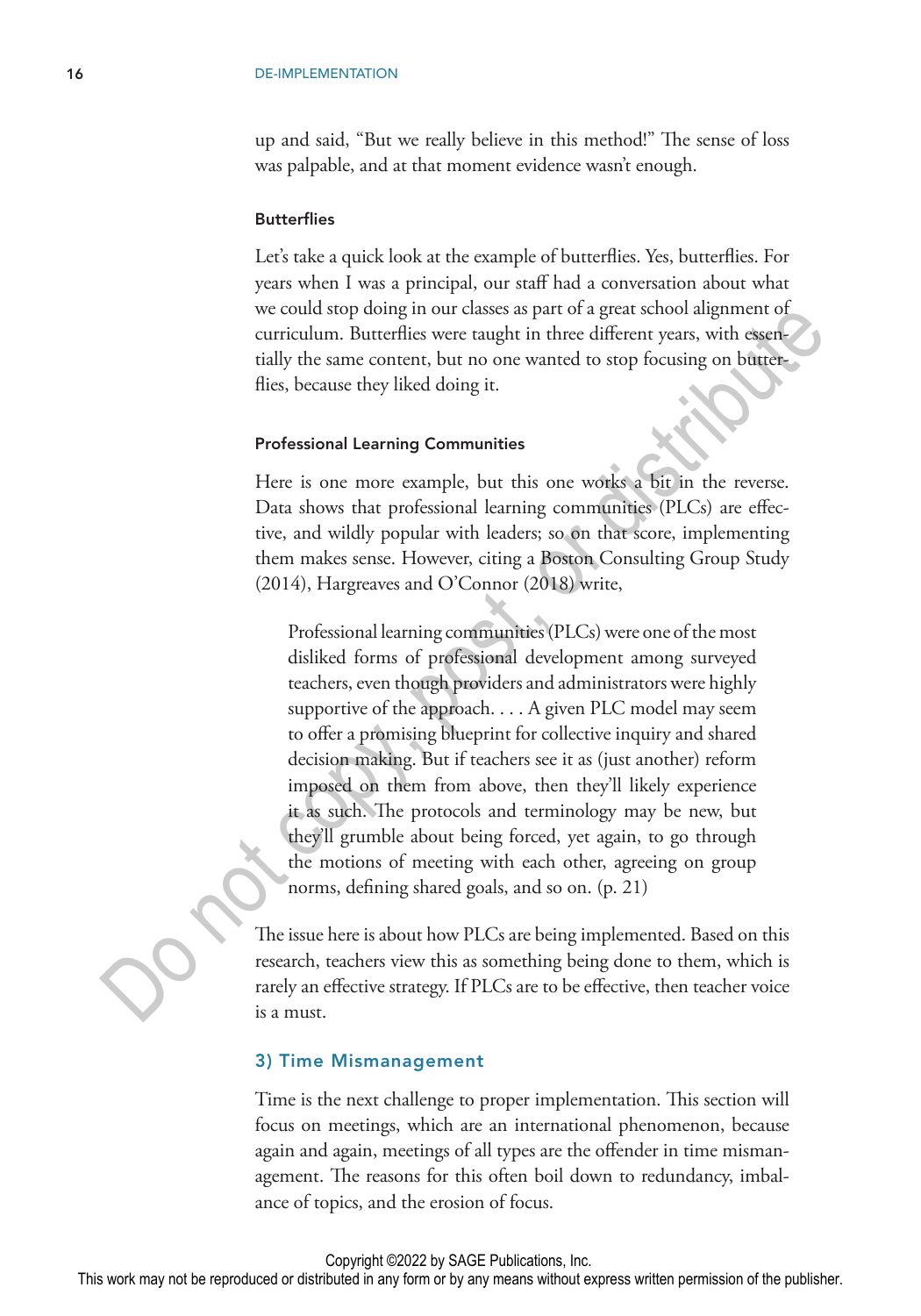Like zero tolerance policies, running records using three cues, or butterfly curriculum, we all have one activity or initiative we value. What is one you value?

Activity/initiative you value

What is one piece of evidence you could collect to understand how it's working?

What is one piece of evidence you could collect to understand that it's not working?

**Redundancy**—This often happens when planning is reactionary and there is poor communication among key stakeholders. Add to that the fact that teachers may not feel comfortable saying they have already received information, and you have created the perfect storm for redundancy.

**Imbalance of topics**—The other day I was at a weekly curriculum meeting with a group of directors, building leaders, and instructional coaches. Everyone spoke about how they wanted to focus on student learning, and most people left the meeting feeling refreshed. Yet people were concerned the curriculum meeting would revert to old habits and focus only on reacting to a crisis or some other issue that the district felt took priority. It's not to say those issues were not important, but the problem was that they were not balanced with a focus on student learning. In surveying staff, there was time for both, but the challenges took over the learning. What is one piece of evidence you could collect to understand how it's<br>
working?<br>
What is one piece of evidence you could collect to understand that it's<br>
not working?<br>
<br>
Not working?<br>
<br>
Do that the fact that teachers may

**Erosion of focus**—The previous example dovetails with this issue of focus erosion. This means that a meeting that was earmarked for one thing over time has shifted into something else. In the worst-case scenario, venting and complaining may take up an inordinate amount of time. Or participants use the meeting time to take care of other important work. These outcomes are often due to ineffective planning, misunderstanding of participants' needs, or continuing something out of habit rather than purpose.

**CLUTTER CHECK**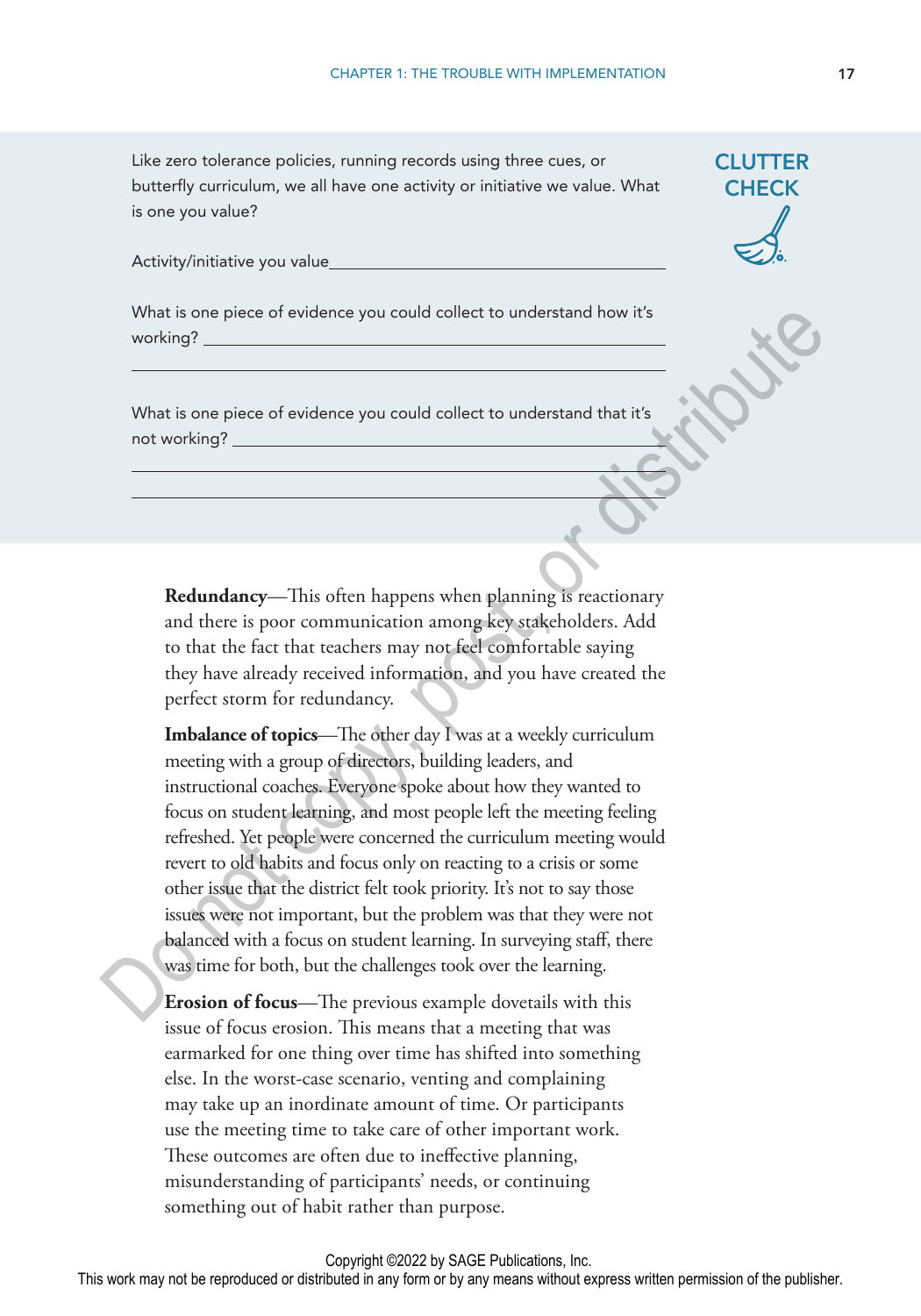#### 4) Workaholic Cultures

When it comes to school culture, Gruenert (2008) writes, "Whenever a group of people spend a significant amount of time together, they develop a common set of expectations. These expectations evolve into unwritten rules to which group members conform in order to remain in good standing with their colleagues" (p. 57).

Over the years, I have heard school districts state that they care about mental health and well-being. However, some of these same school leaders expect teachers and building leaders to check email at night before they go to bed, work on Saturdays to engage in professional learning, or offer Saturday school for their students who are failing. Their culture rewards working long hours and focusing on many initiatives, even if it means becoming a martyr to get there.

I remember a superintendent who told his principals they should stop complaining because "those principals get paid a good salary and they should shut up and do their damn job." He left a year later, but not before several of his principals moved to different school districts and the teachers and students they left behind got their next round of principals.

# 5) Initiatives We Can't Control

Most people will agree that there are too many top-down initiatives in education and that they exacerbate the problem of over-implementation. In countless surveys that I did during workshops and keynotes focusing on this work, the number one area teachers and leaders said we should de-implement is high-stakes testing. In fact, one time I was giving a keynote for school leaders from across the state of Arkansas, and the room also had many legislators there as well, and high-stakes testing came up in the anonymous survey because the leaders in the room wanted to send a message to their legislature. Over the years. I have heard school districts state that they care about<br>meanl healt hand well-being. However, some of these same school<br>leaders expect teachers and building leaders to check email at inght<br>before they go t

Here's the issue: we can be outspoken about high-stakes testing and its lack of merit (Farvis & Hay, 2020), but we can't always get caught up in it within our own buildings and districts because it takes us away from the other work we could be doing. Don't get me wrong: I was one of eight principals in New York State who wrote a letter to the State Education Department asserting that high-stakes testing should not be tied to teacher evaluation, but I also knew I needed to focus on the things I could control.

# Improving Implementation

We have spent the beginning of this chapter illuminating how and where implementation can go awry. Now let's shift to how to implement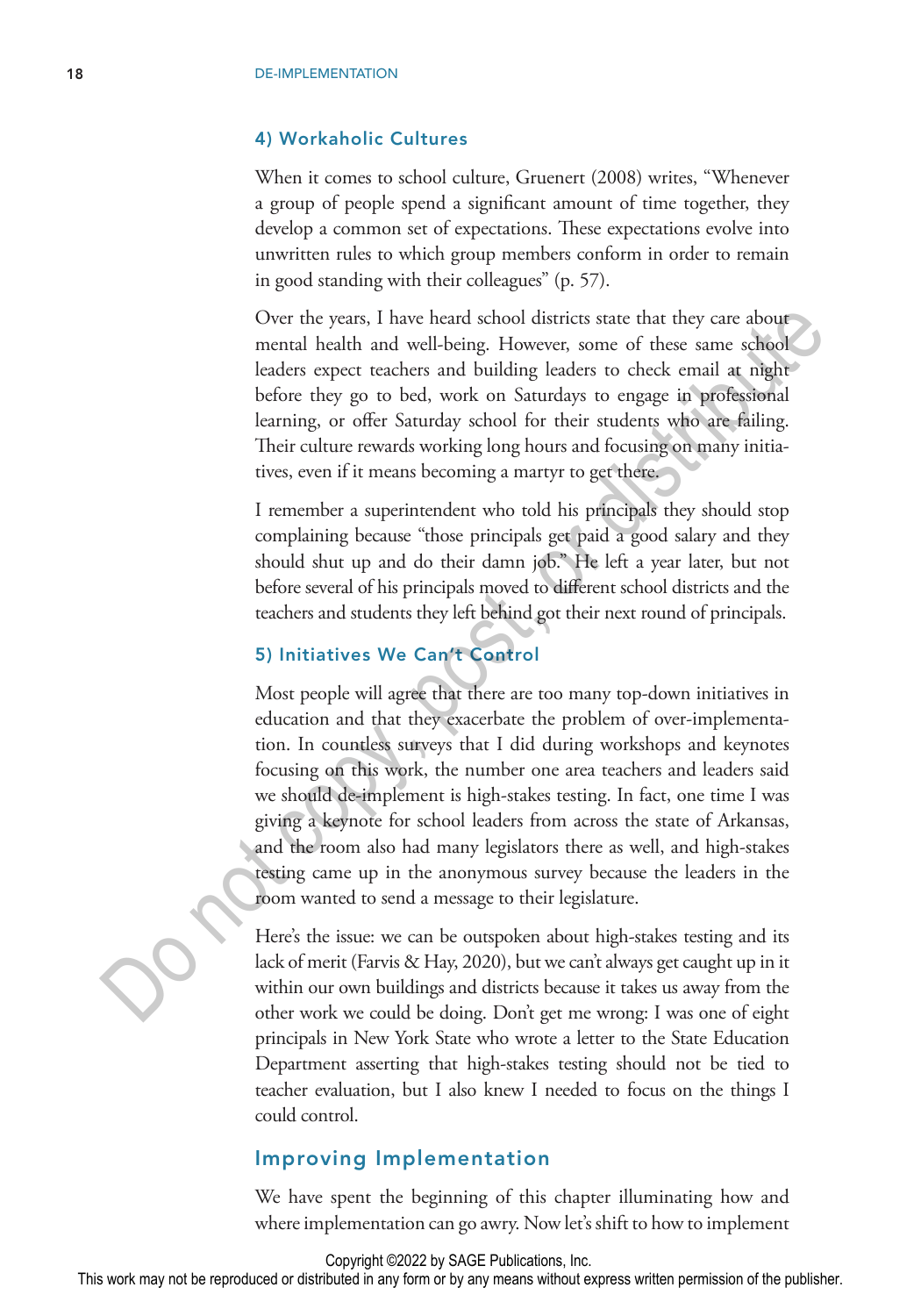better. Yes, this book is about de-implementation, but in many ways, it is also about how we implement in the first place. First some information about the implementation science.

# The Science

Grant (2016) writes, "It's widely assumed that there's a tradeoff between quantity and quality—if you want to do better work, you have to do less of it—but this turns out to be false" (p. 37). So where do fresh ideas, the need to keep old ones, and implementation interconnect? It begins with the science of implementation.

Nilsen et al. (2020) suggest, "The birth of implementation science is usually linked to the emergence of evidence-based medicine and practice in the 1990s" (p. 2).

They go on to suggest there are five categories of theoretical approaches used in implementation science (p. 3):

- Process models
- Determinant frameworks
- Classic theories
- Implementation theories
- Evaluation frameworks

What I am offering to readers here is a process model or, more specifically, a planned action model. Nilsen et al. (2020) say,

Planned action models are process models that facilitate implementation by offering practical guidance in the planning and execution of implementation endeavours and/or implementation strategies. Action models elucidate important aspects that need to be considered in implementation practice and usually prescribe a number of stages or steps that should be followed in the process of translating research into practice. (p. 4) quanty and quanty—n you want to use to were vorifix, you nave to use to the set of the best of the birth the stead on section the need to keep old ones, and implementation interconnect? It begins with the science of imple

In reviewing numerous implementation models, I came across one that I feel fits well for implementation. It's referred to as the Practical, Robust Implementation and Sustainability Model, also known as PRISM.

# A Model for Implementation

Feldstein and Glasgow (2008) write, "A conceptual framework for improving practice is needed to integrate the key features for successful

"Yes, this book is about deimplementation, but in many ways, it is also about how we implement in the first place.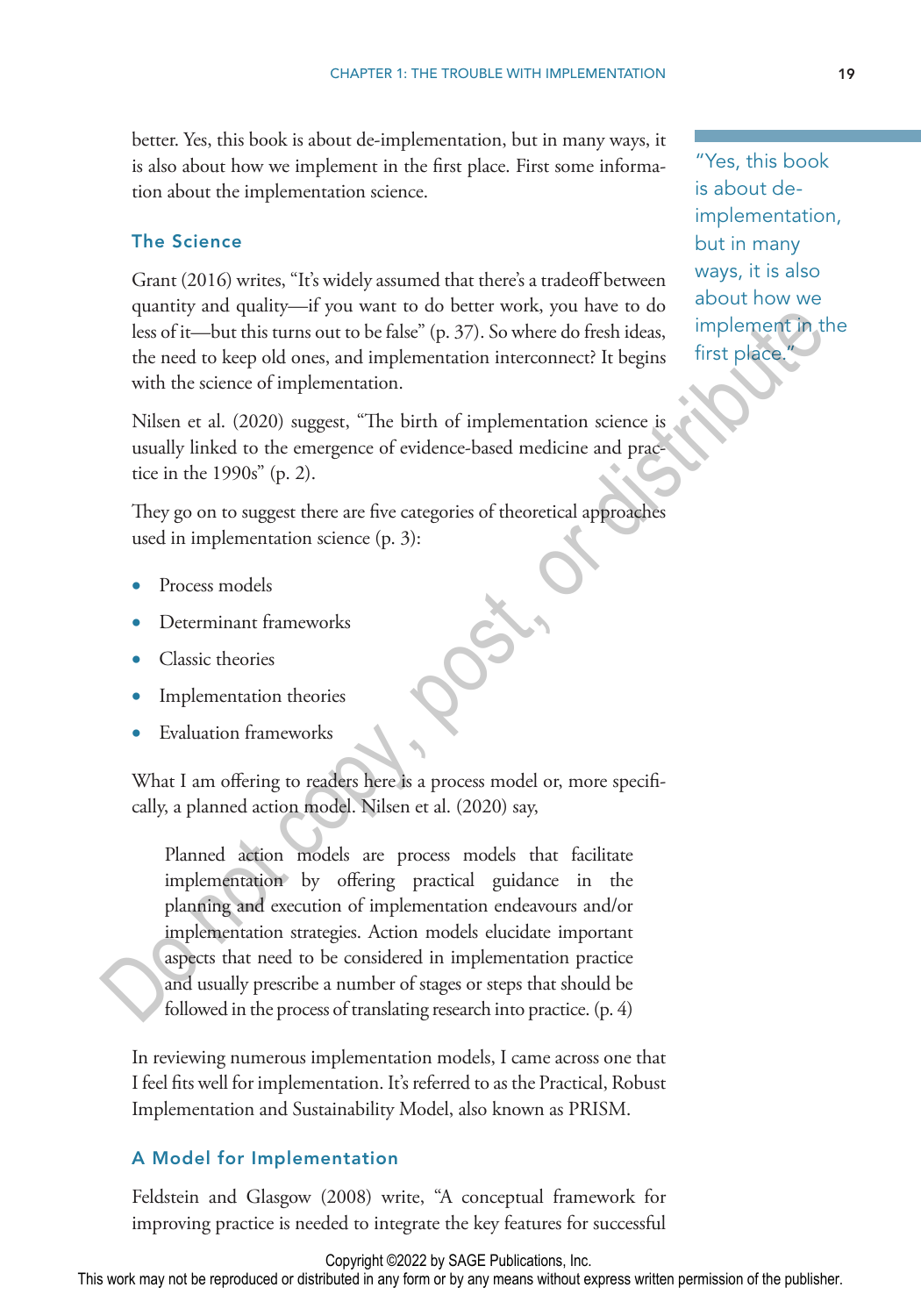program design, predictors of program implementation success, factors associated with diffusion and maintenance, and appropriate outcome measures" (p. 228).

They go on to write that their "primary focus is the health care practice, but the model is also applicable to other settings where health interventions may be delivered, such as work sites or school-based settings." When thinking of adaptation, we should consider that this level of implementation has implications regardless of whether we live in Australia, the Netherlands, or the United States.

So let's take some time to look at PRISM. I have adapted it to fit the educational needs of good implementation.

#### PRISM

The intervention, or the new initiative under consideration, is first broken into two main categories: the organizational perspective and the organizational characteristics. Each is considered from both the staff and student perspective, taking into account Senge's principles that focus on systems thinking and building a shared vision. Schools cannot have a shared vision if they do not account for and understand the perspective and characteristics of their community. These are then followed by additional elements that need to be taken into consideration. See Figure 1.1, followed by an explanation of each part. The minimaling of adaptation, we should consider that this level<br>of implementation has implications regardless of whether we live in<br>Australia, the Netherlands, or the United States.<br>So let's take some time to look at PRIS

# Organizational Perspective

**Staff perspective**—What does a proper implementation of strategies and programs mean for the organization? How will leaders, teachers, and staff support it, and how will it help them be more impactful? Please remember when considering staff and student perspectives, this is not just building based but needs to be considered for district initiatives as well.

**Student perspective**—Many schools have been approaching the student perspective by using surveys. However, empathy interviews are a growing trend for many school leaders and teachers. Empathy interviews take into consideration cultural perspectives of students, as well as those students with exceptional abilities. Example questions:

- How do you feel you best learn in the classroom?
- What makes learning difficult/challenging for you?
- What strategies do I use in the classroom as a teacher that help you understand the content better? Copyright ©2022 by SAGE Publications, Inc.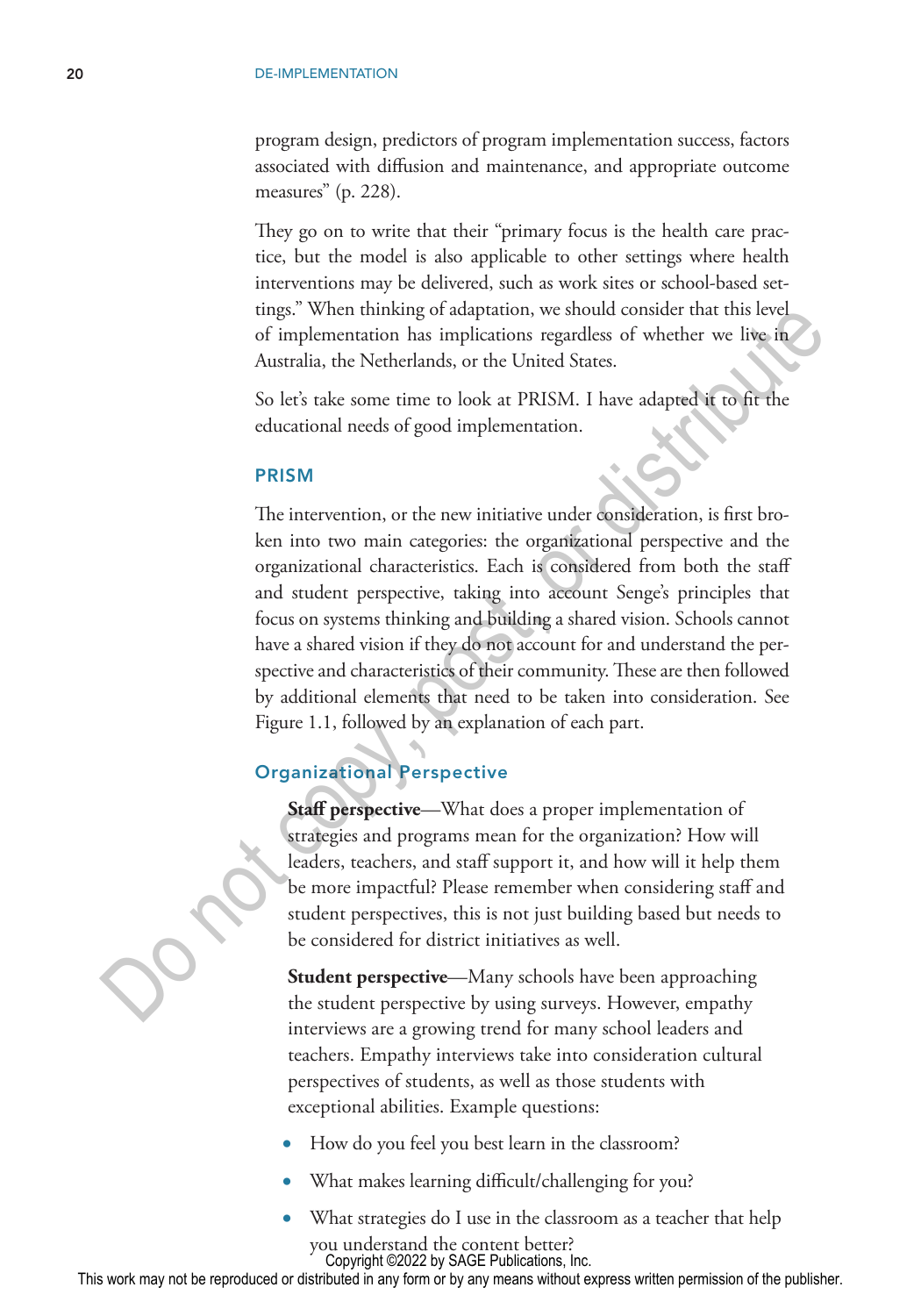

Adapted from: Feldstein, A.C., Glasgow, RE (2008). A Practical, Robust Implementation and Sustainability Model (PRISM) for Integrating Research Findings into Practice. The Joint Commission Journal on Quality and Patient Safety.

# Organizational Characteristics

**Staff characteristics**—What characteristics of the organization help support the work or become a barrier to getting the work done? Issues of funding or high turnover rate of leaders and teachers may be two such barriers.

**Student characteristics**—How have the characteristics of students been considered when it comes to the implementation of new initiatives? Example considerations:

- Different modalities needed in the learning process that account for both those students who can immediately participate and those who need time to reflect before they participate
- Knowledge dimensions, like factual, procedural, conceptual, and metacognitive (Anderson & Krathwohl, 2001) Copyright ©2022 by SAGE Publications, Inc.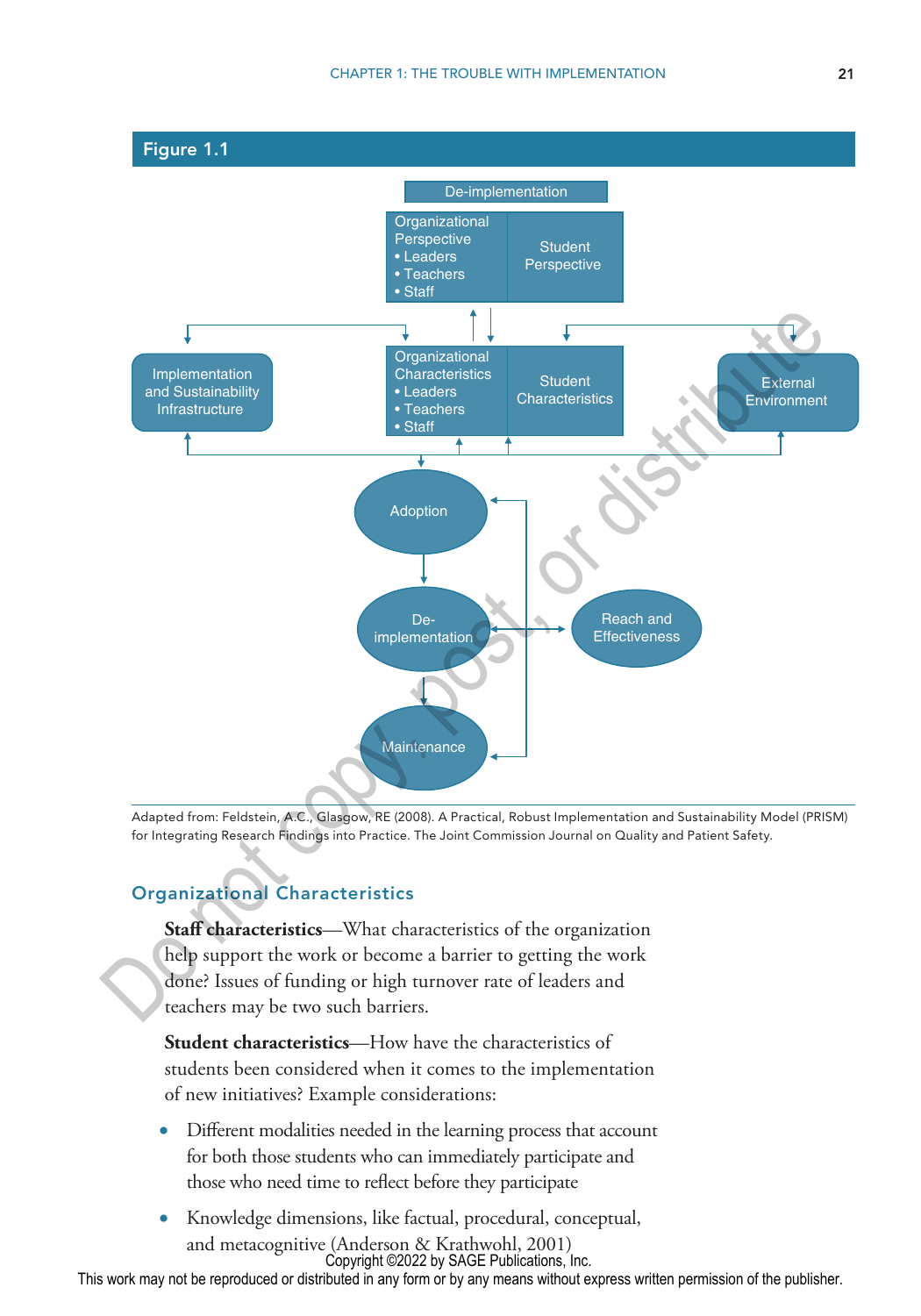Understanding the perspectives and characteristics of our stakeholders is important, because if we lack that understanding, our ideas will often fail.

**Implementation and sustainability infrastructure**—A shared conviction that an instructional leadership team can have a positive impact on student learning (DeWitt, 2021). That is part of the infrastructure that we must consider to do the work of implementation.

**External environment**—How much support do schools get from their boards of education or their school community?

**Adoption**—How will this work get adopted? What are the reasons for adopting this particular initiative? How will this initiative help our school community improve? In what ways will our school roll it out?

**Implementation**—Are instructional leadership teams using a structured approach to implement new initiatives? (See cycle of de-implementation and program logic model in Chapters 4 and 5 as examples.) Does that cycle of de-implementation focus on having a positive impact on student learning? Or is it about making adults work harder on things that may not have impact at all? implementation.<br> **Extremal environment**—How much support do schools get<br>
from their boards of education or their school community?<br> **Adoption**—How will this work get adopted? What are the<br>
reasons for adopting this particu

**Maintenance**—Maintenance means taking time each month during faculty meetings, PLC meetings, or department meetings to focus on the program. Every initiative must include maintenance. Too often schools implement and never provide follow-up professional learning about the strategies and program.

Implementing an initiative or new idea is not like posting on social media. You can't just do it once and hope that people will like it, follow it, or reshare it. It requires maintenance.

**Reach and effectiveness**—What evidence is being collected to understand the reach and impact of the strategies and program?

If you are thinking that is a lot of work, think of the time and money spent on the resources and training for a program only for it to be partially implemented. If school and district teams went through this process every time, they would probably make better choices when it comes to what they implement.

In the Clutter Check that follows, we are going to take the perspective and characteristic sections from PRISM and perform a temperature check to get an understanding of where your school or district is in those two areas. Although each prompt says, "In this school . . ." districts can replace the word *school* with *district*.

Copyright ©2022 by SAGE Publications, Inc.

This work may not be reproduced or distributed in any form or by any means without express written permission of the publisher.

"Implementing an initiative or new idea is not like posting on social media. You can't just do it once and hope that people will like it, follow it, or reshare it. It requires maintenance."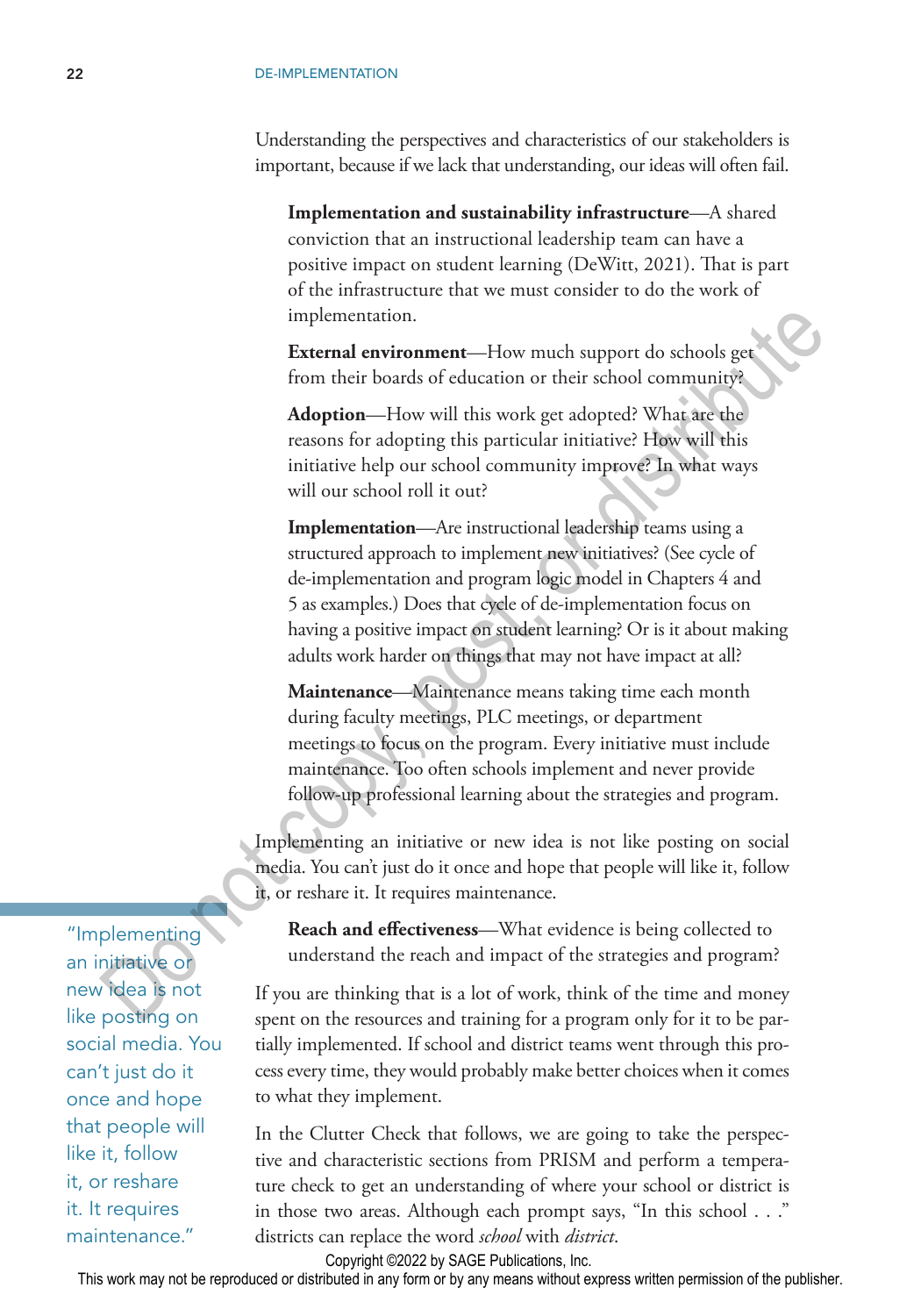1. In this school, we carefully consider initiatives before we implement them.

- 2. In this school, teacher voices are valued in the decision-making process before initiatives are implemented. 1 **1**
- 3. In this school, we focus our efforts as much on what can be taken off our plates as on what we need to put on our plates.

1 **1** 

1 **b**  $\sim$  5  $\sim$  5  $\sim$  5  $\sim$  5  $\sim$  5  $\sim$  5  $\sim$  5  $\sim$  5  $\sim$  5  $\sim$  5  $\sim$  5  $\sim$  5  $\sim$  5  $\sim$  5  $\sim$  5  $\sim$  5  $\sim$  5  $\sim$  5  $\sim$  5  $\sim$  5  $\sim$  5  $\sim$  5  $\sim$  5  $\sim$  5  $\sim$  5  $\sim$  5  $\sim$  5  $\sim$  5  $\sim$  5  $\sim$  5  $\sim$ 

- 4. In this school, mental health and well-being are not just talked about, but we also take actionable steps to alleviate the stress we feel.
- 5. In this school, leaders have a voice in the decision-making process before initiatives are implemented. Do not copy, post, or distribute

1 **1**  $\mathbf{S} = \begin{bmatrix} 1 & 0 \\ 0 & 1 \end{bmatrix}$ 

6. In this school, student voices are considered before initiatives are implemented.

 $1 \hspace{2.5cm} 5$ 

7. In this school, our initiatives are learner focused. 1 **1** 

8. In this school, learning is the focus of our mission and vision statements, and we can list several ways we are intentional with this focus.

1 **1** ↷

Copyright ©2022 by SAGE Publications, Inc.

This work may not be reproduced or distributed in any form or by any means without express written permission of the publisher.

**CLUTTER CHECK**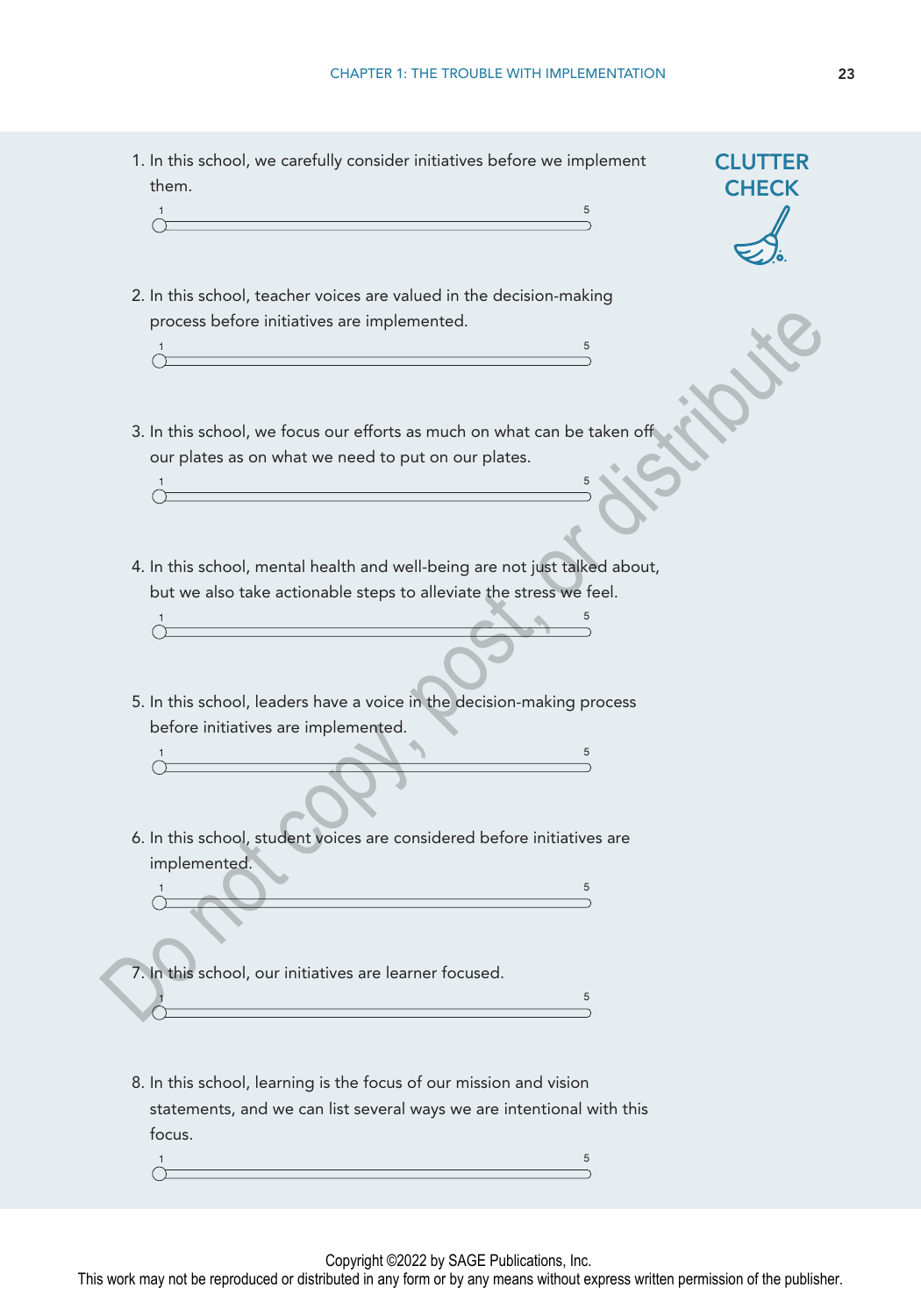# A Quick Guide for Good Implementation

In a private communication, Tom Guskey, an assessment, grading, and self-efficacy researcher and expert, sent me six questions he has found helpful in better implementation. You will see these again later in the book, because they will also help us in the de-implementation process. These questions partner well with PRISM when considering Senge's principles of developing systems thinking, creating a shared vision, and engaging in team learning. In the table below are the six questions along with some commentary to help you go deeper.

| What are the specific<br>goals of the program?                        | What are you hoping to accomplish<br>through this initiative? What will you<br>gain within this specific focus? How<br>will this program empower people? |
|-----------------------------------------------------------------------|----------------------------------------------------------------------------------------------------------------------------------------------------------|
| How valuable or important<br>are those goals?                         | Are those goals worth implementing<br>yet another initiative in your school<br>or classroom? Are they focused on<br>student learning?                    |
| What evidence would you                                               | What evidence will you collect                                                                                                                           |
| trust to verify those goals                                           | to understand successful                                                                                                                                 |
| were met?                                                             | implementation?                                                                                                                                          |
| Would all stakeholders.<br>in the program trust the<br>same evidence? | Teachers, leaders, and students<br>often trust different evidence.                                                                                       |
| How soon would you                                                    | Guskey has said in the past that                                                                                                                         |
| expect to attain that                                                 | teachers want to see that a strategy                                                                                                                     |
| evidence?                                                             | works within weeks and not months.                                                                                                                       |
| How much "improvement"                                                | How does this implementation lead                                                                                                                        |
| is sufficient (cost-                                                  | to improvement? Has it been cost-                                                                                                                        |
| effectiveness)?                                                       | effective?                                                                                                                                               |

# Addressing Our Assumptions

To do this work, leaders and their teams need to address the assumptions they have in a few different areas. Assumptions are things we believe to be true or effective without looking at the evidence to see if that is so. Senge (1990) refers to this phenomenon as mental models. He writes, "Mental models are deeply ingrained assumptions, generalizations, or even pictures or images that influence how we understand the world or how we take action" (p. 8). Schools are places where so many different assumptions are happening simultaneously.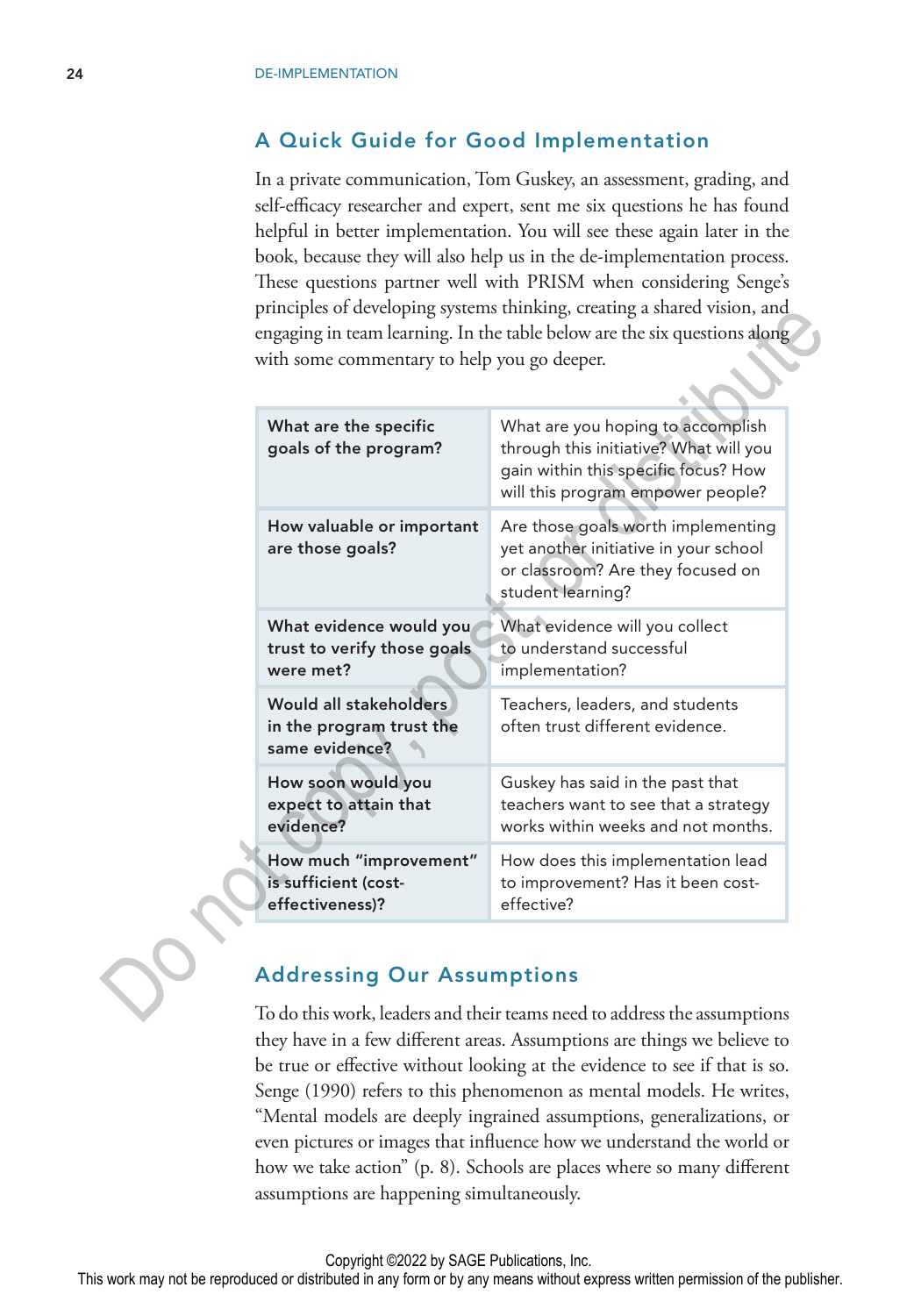For example, when the Common Core State Standards were being adopted, there was pushback from teachers, leaders, and parents in certain states across the United States. It got to the point that people hated it so much that they held deep assumptions that anything related to the Common Core was bad and needed to be dumped. The reality is that there were valuable parts to the Common Core too, but negative assumptions clouded the judgment of those educators who didn't like it.

As we go through the process, those conversations about assumptions will be vital. It's important to remember that it's not as much about what we like and don't like as it is about what practices are low value and what practices add value to the impact we are trying to have on student learning. As we go through the process, those conversations about assumptions<br>
will be vital. It's important to remember that it's not as much about<br>
what we like and dont like as it is about what practices are low value and what p

Some of these assumptions are as follows:

- There is one way that learning should look.
- Teachers who leave after the bell aren't as hardworking as teachers who stay in the evening.
- If a leader goes in on weekends, they are much more invested in their school than those who don't work weekends at all.
- Students who are quiet in class are not learning at the same level as those students who raise their hands and are engaged.
- Lecture is harmful to student learning.
- Parents who live in poverty don't care about education as much as wealthier parents do.
- A colorful classroom is an engaging classroom.

As an individual, partnership group, or team, what are some assumptions you would add to this list when it comes to schools, learning, and students? Write five of them below.

about what we like and don't like as it is about what practices are low value and what practices add value."

"It's important to remember that it's not as much

> **CLUTTER CHECK**

1.  $\overline{2}$ 

5.

3.

4.

Copyright ©2022 by SAGE Publications, Inc.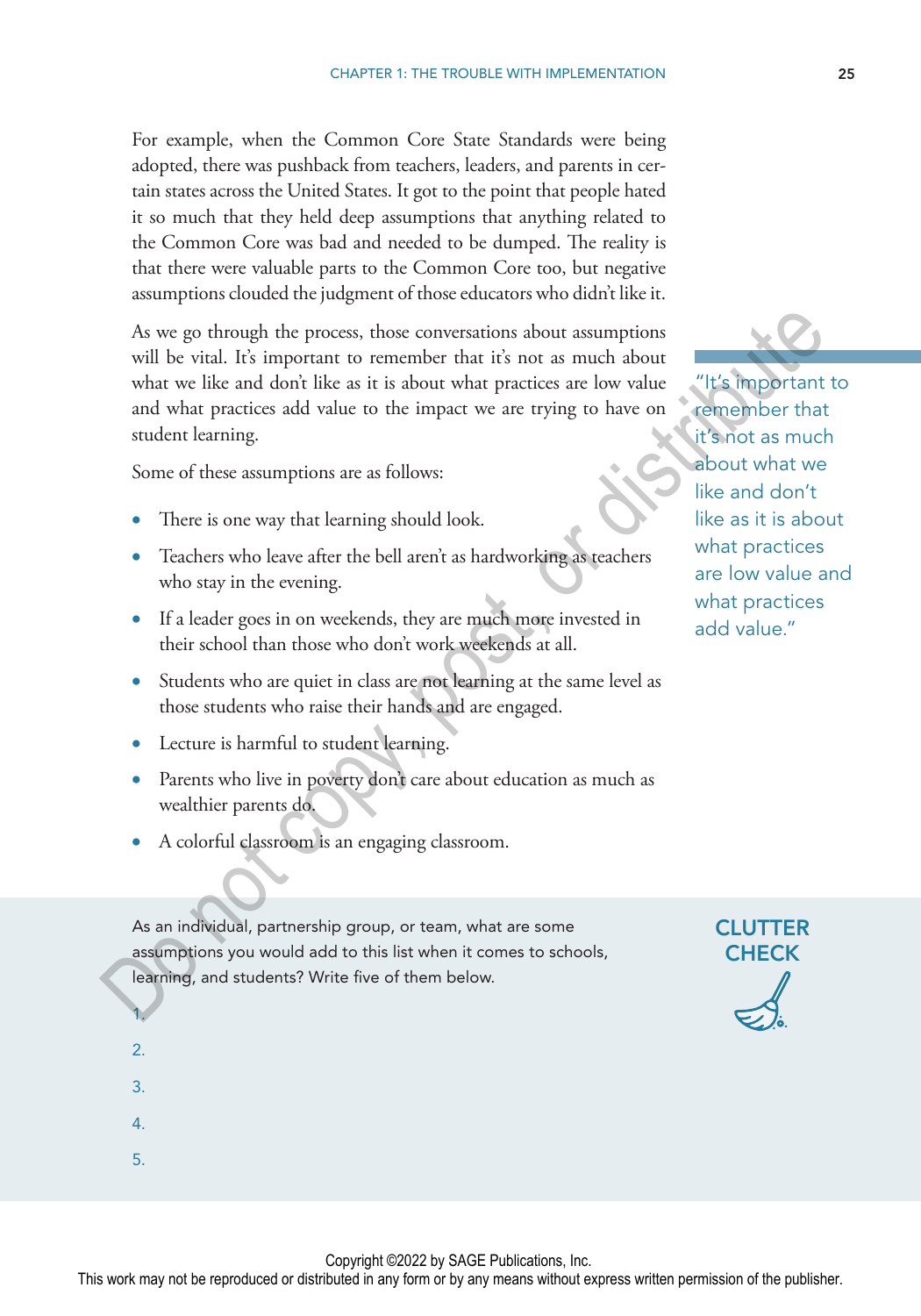# Anticipating Roadblocks

What is interesting here is that our assumptions can become a roadblock to doing this work. In *Think Again*, Grant (2021) writes about the desirability bias, which is when "we allow our preferences to cloud our judgment" (p. 103). During this implementation and de-implementation work, we must make sure that our judgment is not clouded in such a way that we want to get rid of initiatives we don't like—that may actually work—and trade them in for other initiatives that may not work at all.

In the beginning of the book, I asked you to write down three of your beliefs about student learning and school and then add the relevant actions you take in support of those beliefs and the distractions you think prevent you from achieving them.

Please go back to that list of distractions. Again, an assumption is an idea or belief you possess without having any evidence to support it. I am going to ask you to question any possible assumptions as we end this section with a Clutter Check.



# **CLUTTER** CHECK

In this Clutter Check, please write the distractions, and then on the following line, write the possible assumption you are making. Often what we perceive to be distractions may be helpful actions we just view as too challenging. Or those distractions may just need to be viewed through a different lens.

For example, faculty meetings are often seen as a distraction because people do not view them as helpful. Many faculty meetings are just a venue where a school leader shares information that could have been emailed. However, if that faculty meeting was flipped to center on a goal that focused on impacting student learning, perhaps the meeting would not be seen as a distraction. The power of the three beliefs activity is that when a group shares their beliefs, along with their relevant actions and distractions, the team can collaborate to look at those distractions through a new lens. Through discussion they can honestly share that faculty meetings are a distraction and brainstorm ways to improve that issue. This, of course, takes a team that strongly believes in psychological safety. In such a way tract we want to get no or mutatives we dont insert<br>may a actually work—and trade them in for other initiatives that may<br>not work at all.<br>In the beginning of the book, I asked you to write down these of your<br>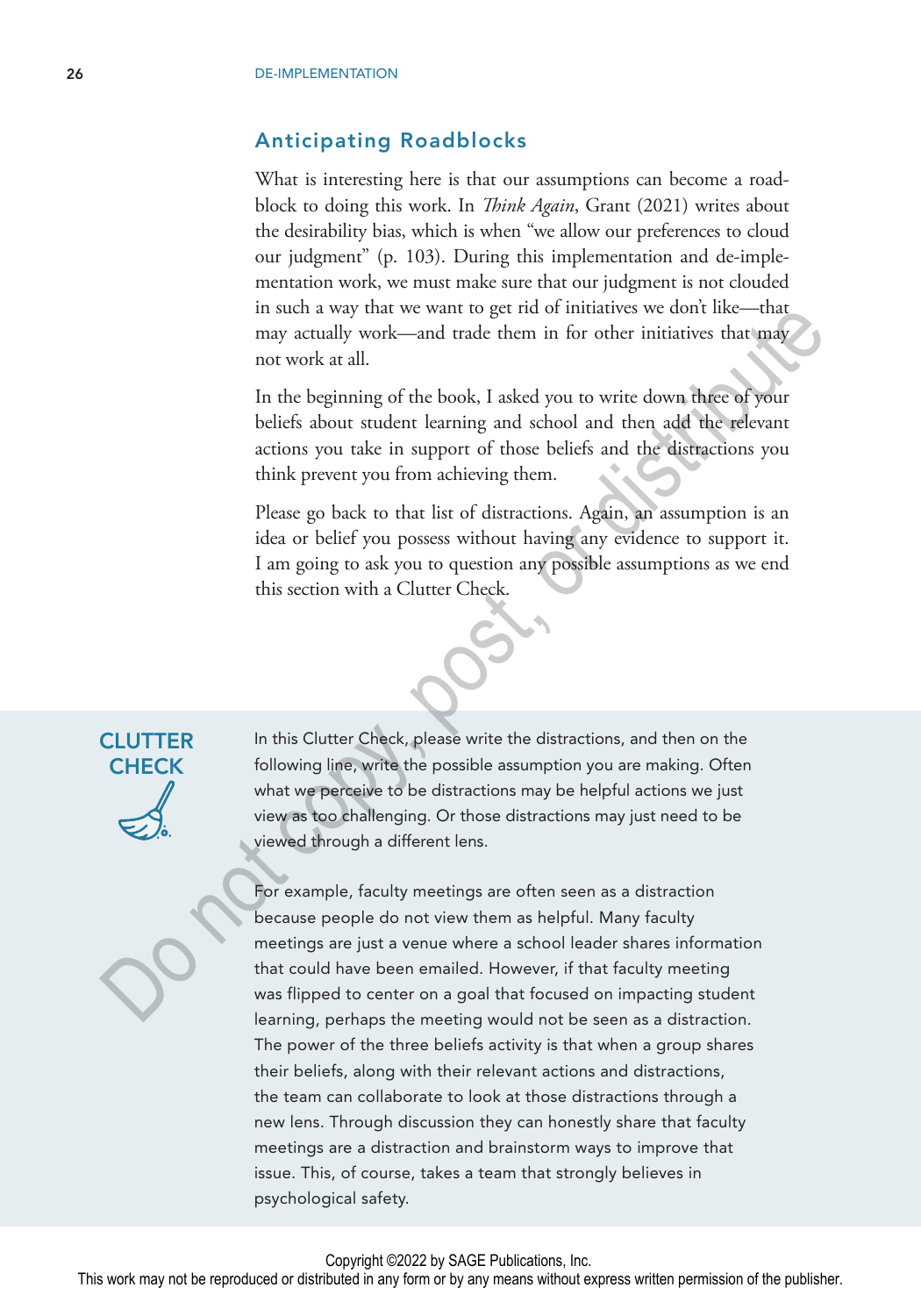Now it's your turn. Write the distractions, and then think of any possible assumptions you may be making.

|  | Possible assumption: |  |  |  |
|--|----------------------|--|--|--|

Possible assumption:

3.

2.

Possible assumption:

# Monitoring Our Minds—Mindset

Rhinesmith (1992) defines mindset as "a predisposition to see the world in a particular way . . . a filter through which we look at the world" (p. 63). At the beginning of this chapter, in the "Case in Point" section, I provided a personal story on how I had to change the way I presented content during a two-day workshop I was facilitating. Additionally, in the "Emotions Over Evidence" section, I wrote about several procedures that leaders and teachers value but that may need to be replaced with something more valuable. To do this work, we must be open to reducing or replacing something we have long valued. 2.<br>
Possible assumption:<br>
3.<br>
Possible assumption:<br>
3.<br>
Monitoring Our Minds—Mindset<br>
Rhinesmith (1992) defines mindset as "a predisposition to see the world<br>
in a particular way ... a filter through which we look at the

# TIPS TO CONSIDER

- Collect evidence of impact to see if those strategies you value are working.
	- If you are feeling exhausted, trust the feeling. If you find that you run out of time because you overplanned, consider planning less and provide more time for students and teachers to process information.
- COVID-19 taught us how to shift from one minute to the next, but we are always at risk of reverting to old habits, especially when we consistently hear about COVID learning loss. Covering more and cramming information won't make up for a loss. Covering less and going deeper with it will.

Copyright ©2022 by SAGE Publications, Inc.